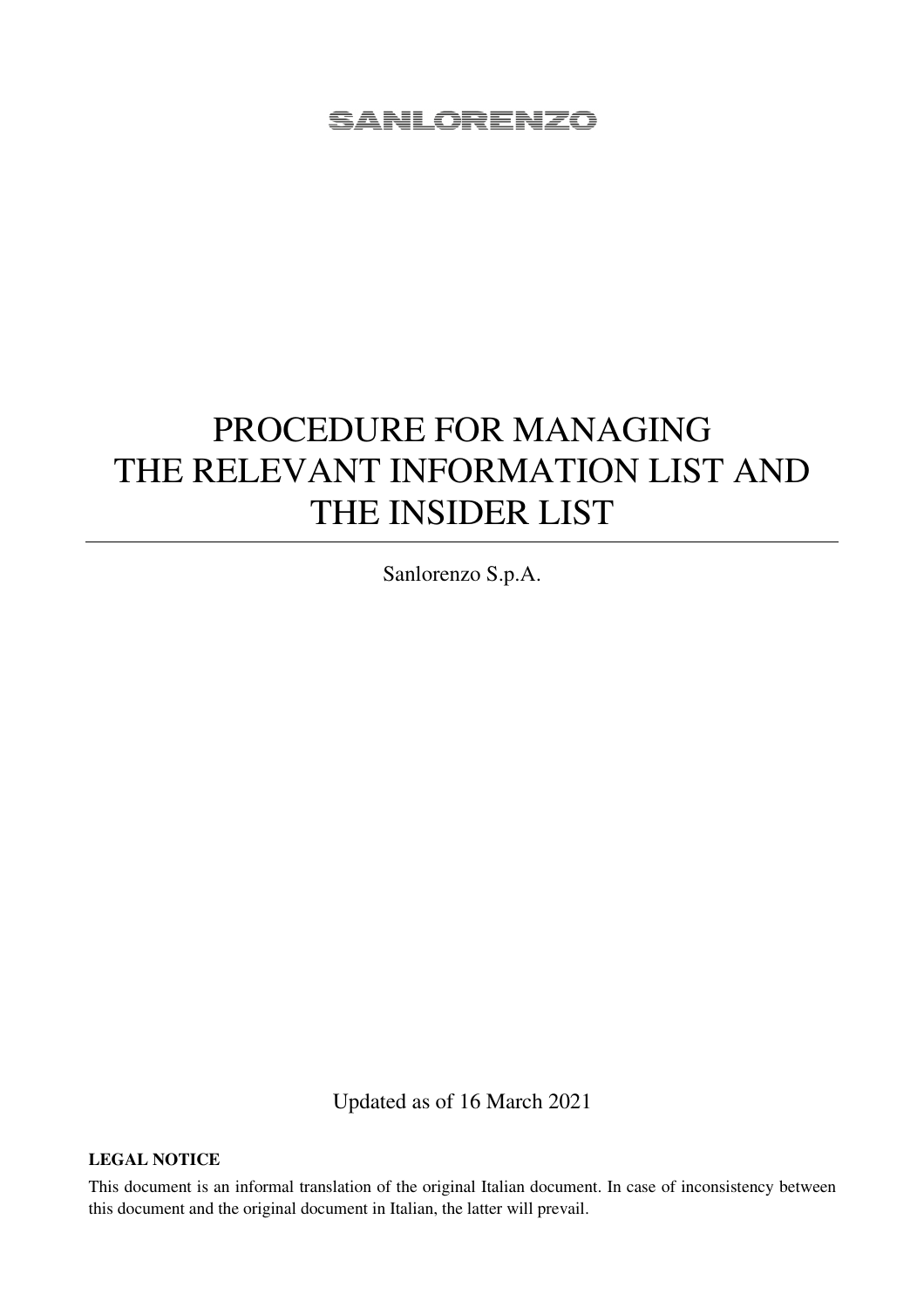## **CONTENTS**

| 3. |  |  |  |  |  |  |
|----|--|--|--|--|--|--|
| 4. |  |  |  |  |  |  |
|    |  |  |  |  |  |  |
| 6. |  |  |  |  |  |  |
|    |  |  |  |  |  |  |
|    |  |  |  |  |  |  |
|    |  |  |  |  |  |  |
|    |  |  |  |  |  |  |
|    |  |  |  |  |  |  |
|    |  |  |  |  |  |  |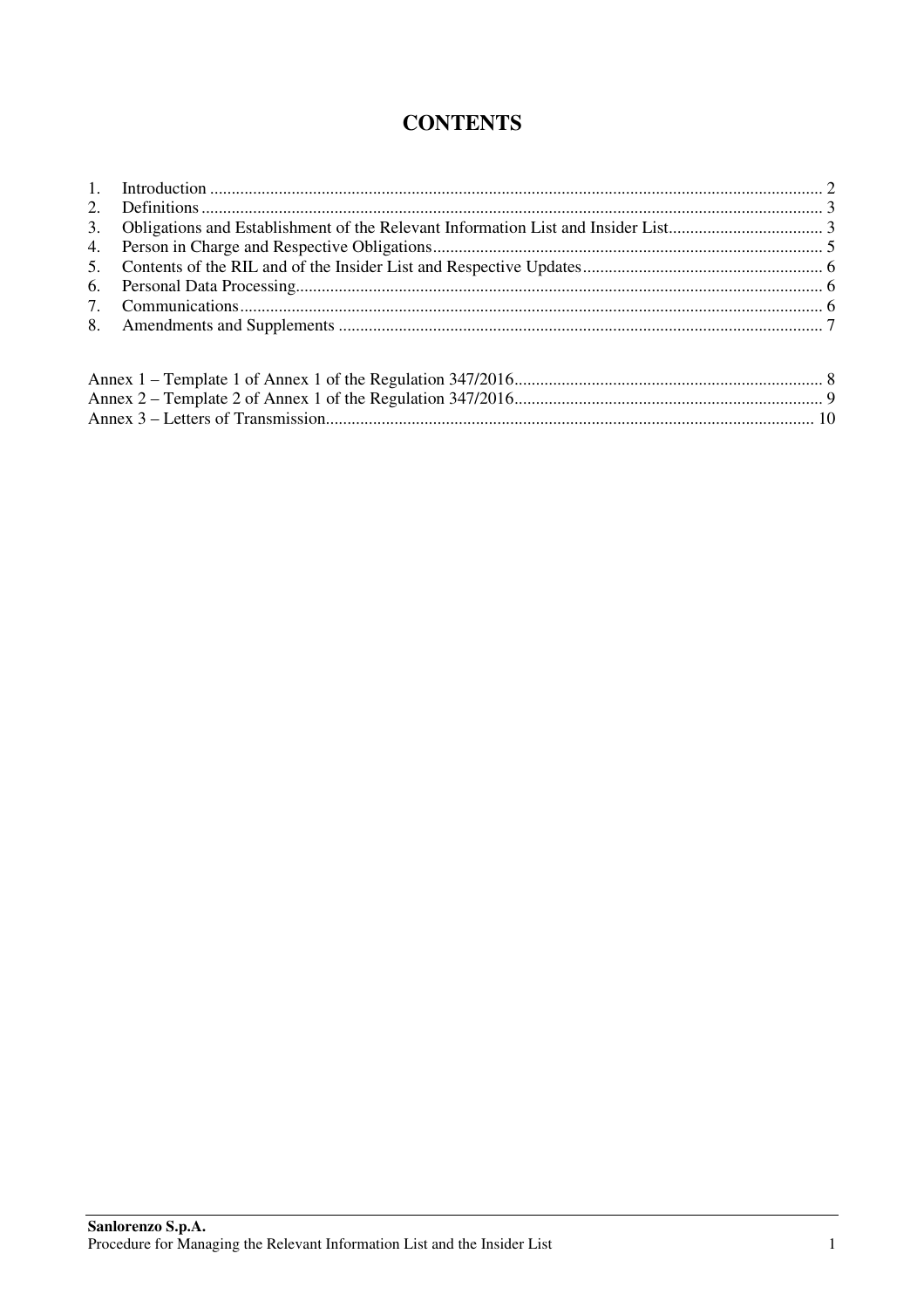## **1. Introduction**

- 1.1 The legislation and regulations on the obligations of "*issuers or any person acting on their behalf or on their account*" to draw up, manage and update an insider list are contained in Article 18 of Regulation (EU) no. 596/2014 of the European Parliament and of the Council dated 16 April 2014, on market abuse (Market Abuse Regulation, "**MAR Regulation**").
- 1.2 Article 3 of the Guidelines No. 1/2017 issued by Consob on 13 October 2017 for the management of inside information (the "**Guidelines**") states that relevant information means information that the Company considers to be relevant insofar as it relates to data, events, projects or circumstances that, on an ongoing, repetitive, periodic, or sporadic, occasional or unforeseen basis, directly concern the Company and which may, at a later, even imminent, time, assume a privileged nature (the "**Relevant Information**").

Article 7 of the MAR Regulation establishes that inside information means "*information of a precise nature, which has not been made public, relating, directly or indirectly, to one or more issuers or to one or more financial instruments, and which, if it were made public, would be likely to have a significant effect on the prices of those financial instruments or on the price of related derivative financial instruments*" (the "**Inside Information**").

In that sense, the second paragraph of Article 7 of the MAR Regulation establishes that "*information shall be deemed to be of a precise nature if it indicates a set of circumstances which exists or which may reasonably be expected to come into existence, or an event which has occurred or which may reasonably be expected to occur, where it is specific enough to enable a conclusion to be drawn as to the possible effect of that set of circumstances or event on the prices of the financial instruments or the related derivative financial instrument, the related spot commodity contracts, or the auctioned products based on the emission allowances. In this respect in the case of a protracted process that is intended to bring about, or that results in, particular circumstances or a particular event, those future circumstances or that future event, and also the intermediate steps of that process which are connected with bringing about or resulting in those future circumstances or that future event, may be deemed to be precise information*".

- 1.3 The obligations to draw up, manage and update the Insider List and the RIL, as defined below, are aimed at incentivising operators to pay greater attention to the value of Inside Information and Relevant Information and, therefore, to stimulate the establishment of adequate internal procedures to monitor the circulation of the same before its public dissemination. In particular, the Procedure regulates the institution, management and updating by Sanlorenzo S.p.A. (fiscal code 00142240464, having its registered office in Ameglia (SP), Via Armezzone 3, the "**Company**") of the list of persons who have access to Relevant Information as well as the list of persons who have access to Inside Information. The rules indicated in Article 18 of the MAR Regulation, the respective implementing rules contained in Implementing Regulation (EU) of the Commission of 10 March 2016 no. 347 (the "**Regulation 347/2016**"), as well as the Guidelines no. 1/2017 (on Management of Inside Information adopted by CONSOB on 13 October 2017) are also aimed at facilitating the competent authority in the conduct of insider trading investigations.
- 1.4 This procedure (the "**Procedure**"), which has been in force since 27 November 2019, was last updated by a resolution of the Company's Board of Directors on 16 March 2021; said update shall come into force from the same date.
- 1.5 Any further subsequent amendments and/or supplements to the Procedure will enter into force on the day of publication on the Company's website, or on the day otherwise envisaged by the law or the regulation or by resolution of the Board of Directors, or, in urgent cases, by the Chairperson of the Board of Directors or by the managing director.
- 1.6 The introduction and annexes to the Procedure form an integral and substantial part of the same.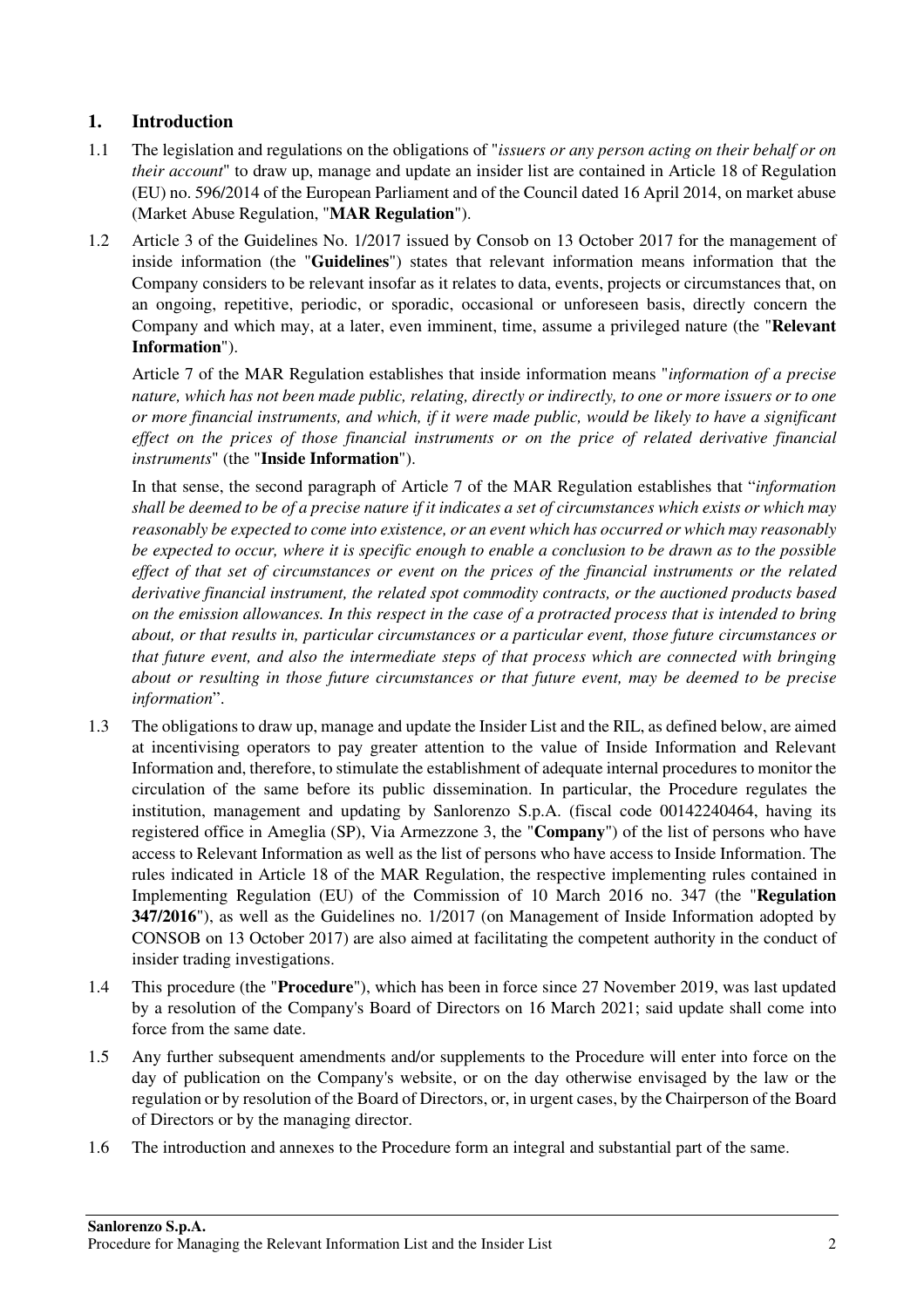## **2. Definitions**

- 2.1 The terms used in the Procedure with initial upper-case letter will have the meaning indicated in the respective definition.
- 2.2 The terms defined in the singular will have the corresponding meaning in the plural and vice versa.

#### **3. Obligations and Establishment of the Relevant Information List and Insider List**

#### 3.1 **The Relevant Information List**

In compliance with the recommendations set out in the Guidelines, the Company must draw up a list of persons having access to Relevant Information (the "**RIL**") and update it promptly.

The RIL shall be set up by the Company in an electronic medium, taking care to ensure at all times the confidentiality and accuracy of the information contained therein, as well as access to and retrieval of previous versions.

The RIL shall be divided into separate sections, one for each piece of Relevant Information. A new section of the RIL shall be added whenever a new piece of Relevant Information is identified and shall contain only the details of the persons having access to such Relevant Information. If a specific piece of previously identified Relevant Information loses its relevance, the Chairperson of the Board of Directors shall immediately inform the Person in Charge, as defined below, so that the latter may proceed to (a) close the appropriate section of the RIL relating to the specific piece of Relevant Information; and (b) remove from the aforementioned section the persons registered.

The persons to be included in the RIL because they are in possession of Relevant Information (the "**Persons Registered in the RIL**"), including persons belonging to the Organisational Functions Responsible for Inside Information (as defined in the Procedure for the Internal Management of Relevant Information and Inside Information and Disclosure to the Public of Inside Information), or the persons to be removed from the RIL, are identified by the Chairperson of the Board of Directors and then communicated to the Person in Charge. The Person in Charge shall promptly enter or remove them from the RIL according to ordinary diligence.

The persons entered in the RIL shall identify and communicate to the Person in Charge, to the best of their knowledge, the details of the persons who:

- a) may have access to Relevant Information because they are part of their own structure and/or corporate function within the Company or the group to which it belongs;
- b) have a collaboration relationship with the Company and may have access to Relevant Information or, on the contrary, have ceased to have access to Relevant Information.

The Person in Charge, having ascertained in agreement with the Chairperson of the Board of Directors that such persons must actually be registered in the RIL, shall promptly update the RIL according to ordinary diligence.

#### 3.2 **The Insider List**

The Company is obliged, in accordance with Article 18, paragraph 1 of the MAR Regulation, to:

- a) draw up a list of all persons who have access to inside information and who are working for it under a contract of employment, or otherwise performing tasks through which they have access to inside information, such as advisers, accountants or credit rating agencies (the "**Insider List**");
- b) update promptly the Insider List; and
- c) provide the Insider List to the competent authority as soon as possible upon its request.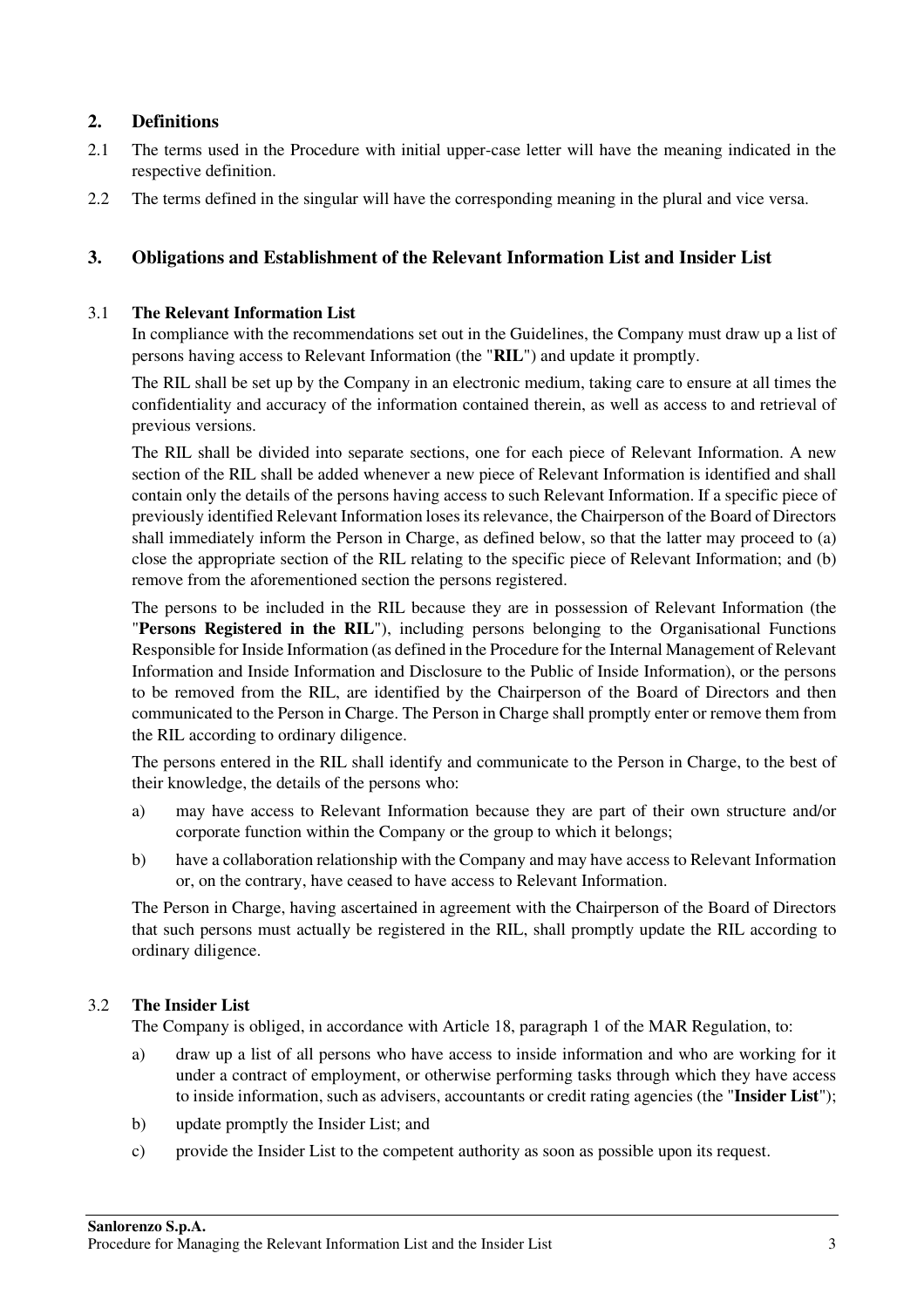The Insider List shall be split into separate sections, one for each piece of Inside Information (the "**Single Section**").

A new Single Section is added to the Insider List every time a new piece of Inside Information is identified.

Each Single Section indicates only the details of persons having access to Inside Information covered in that section. If a specific piece of Relevant Information is subsequently classified as Inside Information, the Person in Charge closes the specific section of the RIL relating to the specific piece of Relevant Information and removes the persons registered from that section, at the same time opening the section, in the Insider List, related to the specific piece of Inside Information and registering the persons with knowledge of it.

Once Inside Information has been published, the Chairperson of the Board of Directors immediately informs the Person in Charge so that the latter can close the specific Single Section of the Insider List relating to the specific Inside Information and remove the persons registered from that Single Section.

The Company may add to the Insider List a supplementary section (the "**Permanent Section**") which contains the details of persons who always have access to all Inside Information based upon the role covered (the persons listed in the Single Sections, jointly with the persons having permanent access to Inside Information, the "**Persons Registered in the Insider List**").

If the Permanent Section is established, the Company must list the persons with particular roles as indicated below, together with the respective secretarial staff:

- a) members of the Company's management and control bodies;
- b) persons who carry out management functions and managers who have regular access to Inside Information or have the power to adopt management decisions that may affect the development and future prospects of the Company.

Any respective personnel in charge of carrying our duties that involve knowledge of Inside Information must be added to the persons indicated above.

The Board of Directors or, in urgent cases, the Chairperson of the Board of Directors may communicate to the Person in Charge, as defined in more detail in Article 4, any names to be listed in or to be removed from the Permanent Section.

The details of persons having permanent access to Inside Information listed in the Permanent Section are not included in the other sections of the Insider List.

The Company draws up and keeps updated the Insider List in electronic format, in compliance with **Annex 1**, in order to guarantee at all times:

- a) the confidentiality of the information contained therein, guaranteeing that access to the Insider List is limited to persons clearly identified who, at the Company, must access it due to the nature of the respective role or position;
- b) the accuracy of the information contained in the Insider List;
- c) the access and retrieval of previous versions of the Insider List.

If the Insider List also contains the Permanent Section, the electronic format required shall be compliant with **Annex 2**.

The Persons Registered in the Insider List identify and communicate to the Person in Charge, insofar as they are responsible, the details of persons who:

- a) may have access to Inside Information as they are included within their structure or company department in the Company or the group to which it belongs;
- b) have a collaboration relationship with the Company and may have access to Inside Information or, on the contrary, have ceased having access to Inside Information.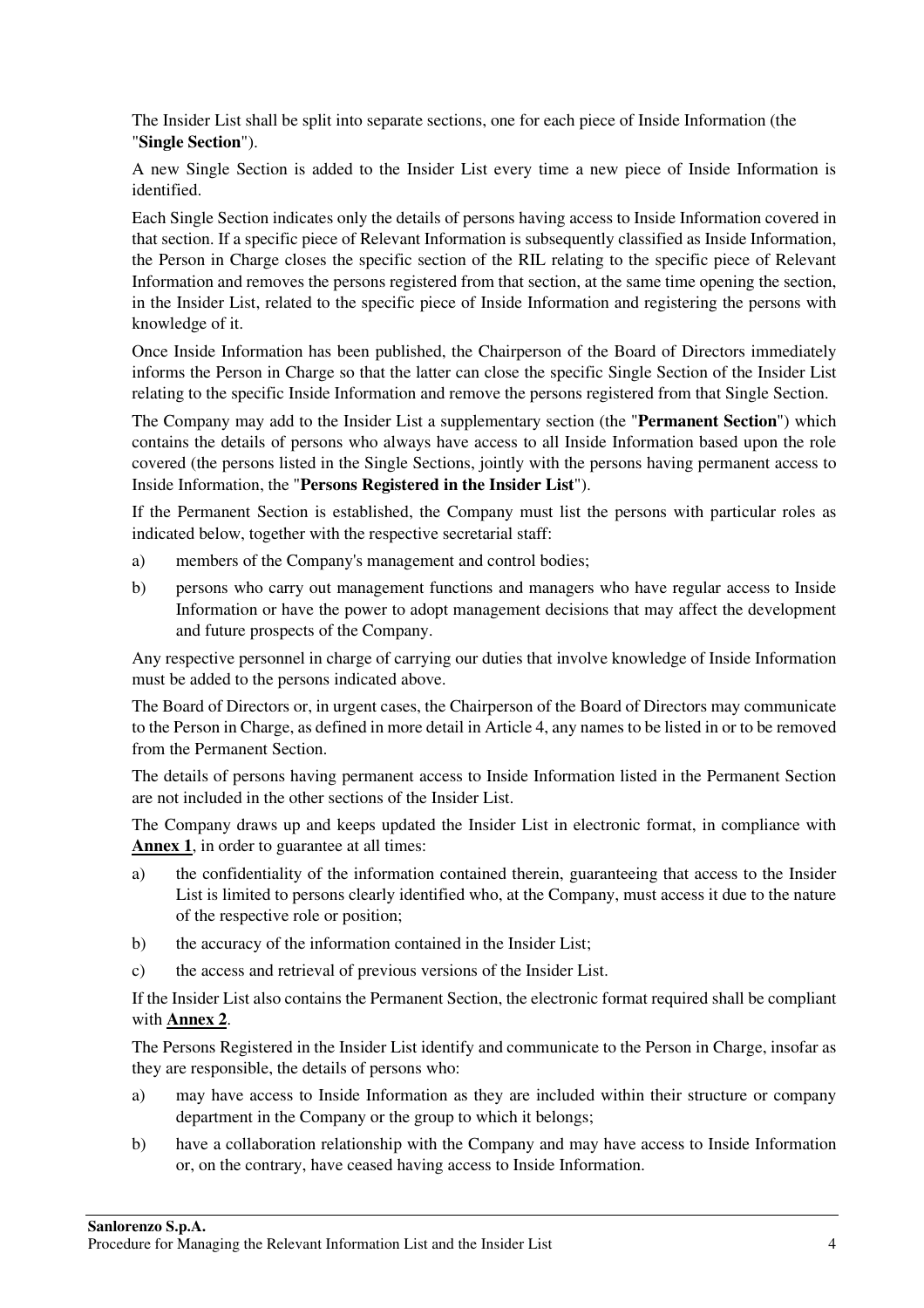The communications made in accordance with the preceding paragraph shall contain all information necessary for the exact registration and/or update of the Insider List.

Without prejudice to the provisions of the preceding paragraph, persons to be listed in or removed from the Single Section are identified by the Chairperson of the Board of Directors and communicated to the Person in Charge, who promptly lists in or removes the same from the relevant section.

#### **4. Person in Charge and Respective Obligations**

- 4.1 The function of person in charge is carried out by the Finance and Investor Relations Manager *pro tempore* of the Company (the "**Person in Charge**").
- 4.2 The Person in Charge shall:
	- a) deal with keeping the RIL and the Insider List, making the registrations and related updates based upon information received from the Company or from the Persons Registered in the RIL or in the Insider List;
	- b) verify with the aid, depending on each case, of the Persons Registered in the RIL or of the Persons Registered in the Insider List, the correctness of the data and information included in the RIL or in the Insider List;
	- c) update the RIL or the Insider List promptly if there is (i) a change in relation to the reason for inclusion of a Person Listed in the RIL or of a Person Listed in the Insider List; (ii) a new person having access to Relevant Information of Inside Information, who shall therefore be added to the RIL or to the Insider List; (iii) a person who no longer has access to Relevant Information or Inside Information, who shall therefore be removed from the RIL or the Insider List. Each update of the RIL or of the Insider List shall indicate the date and time at which the change occurred that required the update;
	- d) retain the details of the Persons Registered in the RIL or to the Persons Registered in the Insider List for at least five years after the processing or update;
	- e) send to the Persons Registered in the RIL or to the Persons Registered in the Insider List a communication aimed at providing adequate information in view of the registration, update or removal from the RIL or from the Insider List, as well as on the legal and regulatory obligations deriving from the MAR Regulation, from the respective implementing rules and from the Procedure, therein including the sanctions consequent to any violation (the "**Letter of Transmission**", in accordance with **Annex 3**).
- 4.3 The listed persons shall communicate to the Person in Charge that the Letter of Transmission has been received, in writing, by three working days after the date of receipt, sending a copy of the Letter of Transmission signed for full and unconditional acceptance (whereby working days means, for the purposes of the Procedure, all days that are not Saturdays, Sundays or other public holidays according to the national calendar).
- 4.4 If the Person in Charge discovers that one or more details in the registration of persons in the RIL or in the Insider List are missing or incomplete, the Person in Charge shall contact, as appropriate, the Persons Registered in the RIL or the Persons Registered in the Insider List, who shall promptly communicate the missing information.
- 4.5 The Persons Registered in the RIL and the Persons Registered in the Insider List shall be personally responsible for the information communicated to the Person in Charge and guarantee that the same is true, complete and will be promptly updated in the event of changes.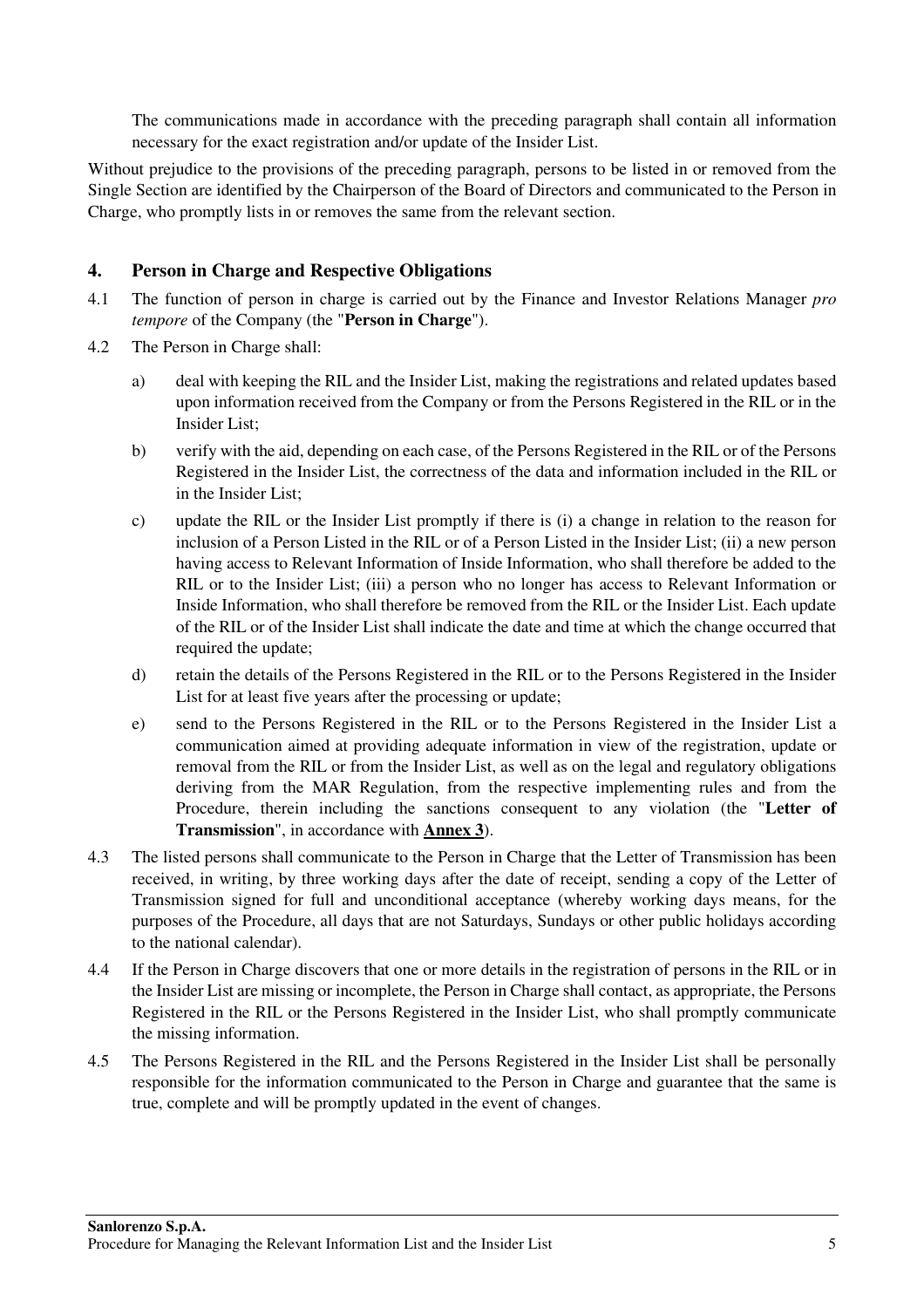## **5. Contents of the RIL and of the Insider List and Respective Updates**

- 5.1 The RIL and the Insider List include the following information:
	- a) the identity of persons having access, respectively, to Relevant Information or to Inside Information and, therefore, their name, surname, date and place of birth, tax code, home address and email address;
	- b) the reason why those persons are included in the RIL or in the Insider List;
	- c) the date and time at which those persons had, or in the case of removal, ceased to have, access to Relevant Information or Inside Information;
	- d) the date and time of registration, update or removal from the RIL or the Insider List and/or from the Single Section;
	- e) the reason underlying the registration, update or removal from the RIL or the Insider List.

## **6. Personal Data Processing**

- 6.1 In view of the fact that, to respect the Procedure, the Company may be required to process some personal data, the Persons Registered in the RIL and the Persons Registered in the Insider List shall read the privacy policy sent together with the Letter of Transmission.
- 6.2 The personal data provided to the Company will be processed in respect of and compliance with the Regulation EU 679/2016 ("**GDPR**"), as amended.
- 6.3 The Persons Registered in the RIL and the Persons Listed in the Insider List are fully aware of the contents of the privacy policy and, more specifically:
	- a) the purposes and methods of processing of the data;
	- b) the mandatory nature of provision of the data;
	- c) the entities or categories of entities to which the data may be communicated and the scope of dissemination of the same;
	- d) the rights granted to the same by Article 15 of the GDPR;
	- e) the name, surname, company name, domicile or residence of the controller and processor:
		- controller: Sanlorenzo S.p.A., with registered office in Ameglia (SP), Via Armezzone 3;
		- processor: Marco Viti.
- 6.4 With the provision to the Person in Charge of the communication indicated in Article 4.3, duly signed by the Person Listed in the RIL or the Person Listed in the Insider List, the personal data is considered as validly provided.

## **7. Communications**

- 7.1 Any communication in accordance with the Procedure must be made in writing.
- 7.2 All communications addressed to the Company or to the Person in Charge, must be sent for the attention of the Person in Charge in one of the following ways:
	- by certified email to the address: corporate.affairs@cert.sanlorenzoyacht.com; or
	- by registered letter with notice of receipt to the address: via Armezzone 3, Ameglia (SP),

and in any case with communication in advance by email to the address corporate.affairs@sanlorenzoyacht.com.

7.3 Communications sent to the Persons Registered in the RIL and to the Persons Registered in the Insider List shall be sent by registered letter with notice of receipt, or by certified email.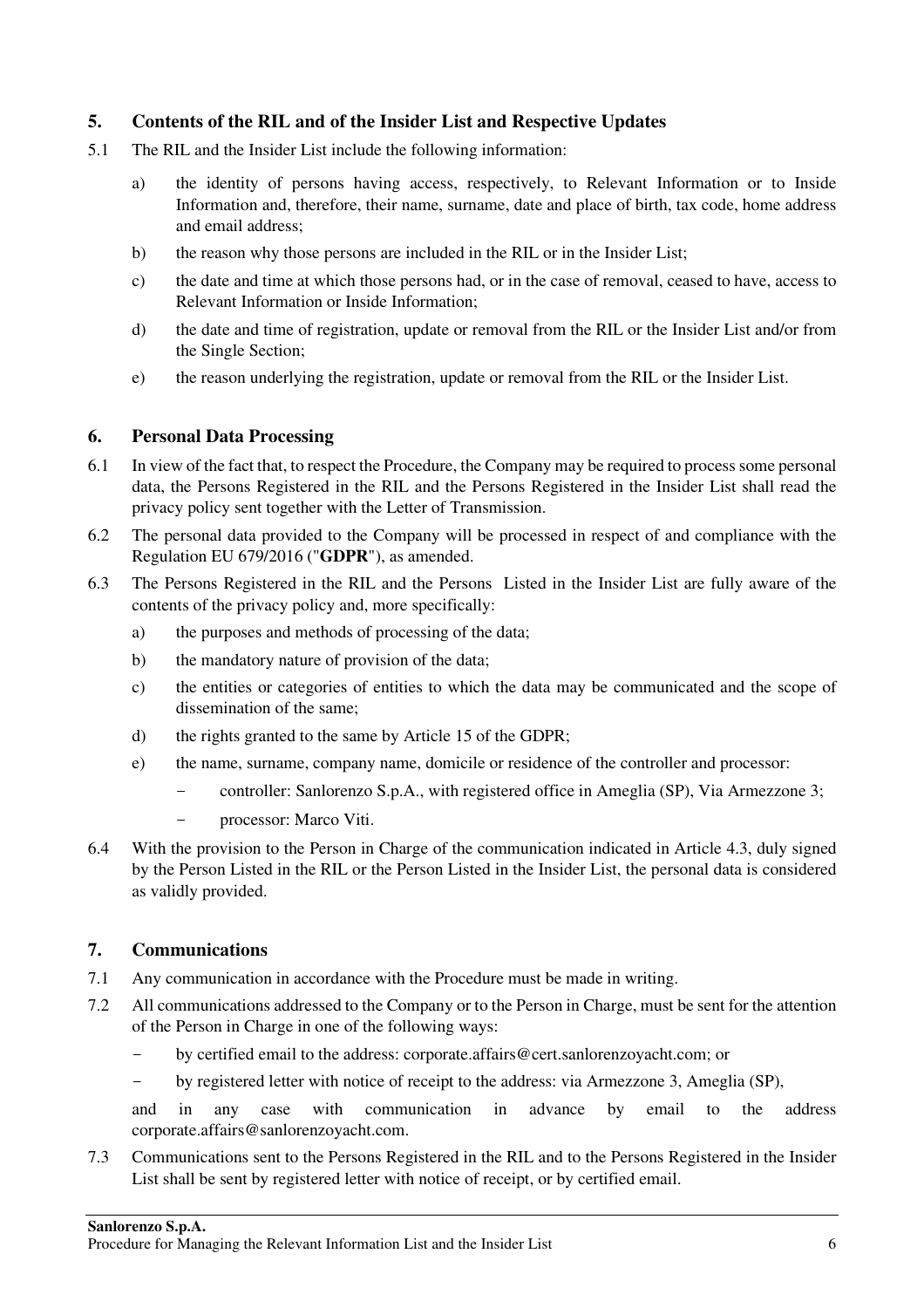7.4 The Person in Charge shall communicate the registration, update and removal from the RIL or the Insider List to the interested party within three working days after the occurrence of the event.

## **8. Amendments and Supplements**

- 8.1 The Company's Board of Directors may make to the Procedure the amendments, updates or supplements that become necessary or opportune also in view of applicable legal and regulatory provisions, the guidelines of the supervisory authority, as well as application experience and market practices gained in that regard.
- 8.2 The amendments, additions or corrections will enter into force in accordance with the provisions of Article 1.5 above.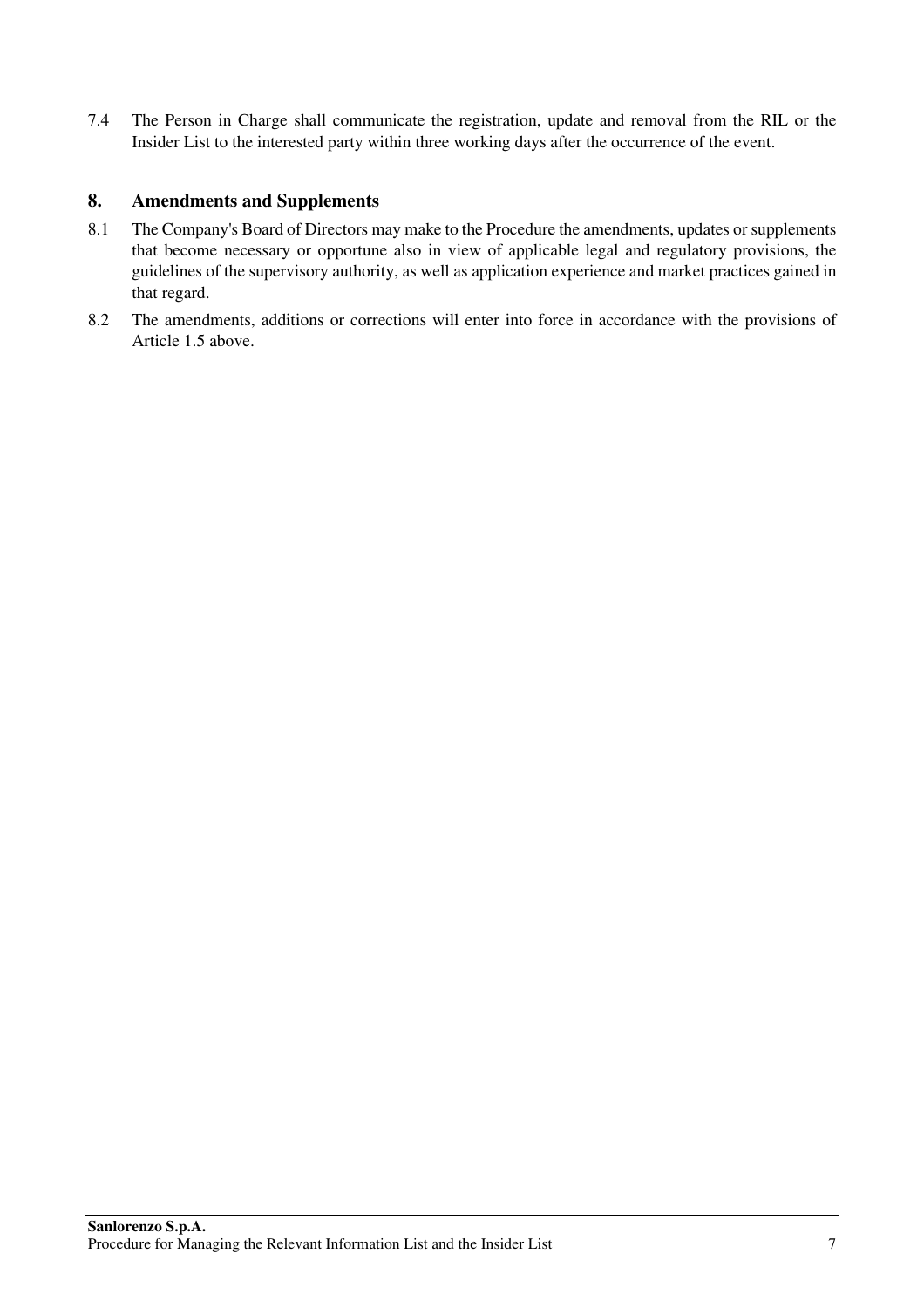#### **Annex 1 – Template 1 of Annex 1 of the Regulation 347/2016**

**Insider list: section related to [Name of the deal-specific or event-based inside information]** 

**Date and time (of creation of this section of the insider list, i.e. when this inside information was identified):** [yyyy-mm-dd; hh:mm UTC (Coordinated Universal Time)]

**Date and time (last update):** [yyyy-mm-dd, hh:mm UTC (Coordinated Universal Time)]

**Date of transmission to the competent authority:** [yyyy-mm-dd]

| of the insider | <b>First name(s)</b> Surname(s) of surname(s) of<br>the insider | Birth<br>the insider (if<br>different) | <b>Professional telephone</b><br>number(s) (work direct<br>telephone line and work<br>mobile numbers) | Company name and<br>address                                                                                                                                                 | <b>Function and</b><br>reason for<br>being insider      | <b>Obtained</b> (the<br>date and time<br>at which the<br>person<br>obtained access<br>to inside<br>information) | <b>Ceased</b> (the<br>date and time<br>at which a<br>person ceased<br>to have access<br>to inside<br>information) | Date of<br>birth  | <b>National</b><br><b>Identification</b><br><b>Number</b> (if<br>applicable) | Personal<br>telephone<br>numbers<br>(home and<br>personal<br>mobile<br>telephone<br>numbers) | <b>Personal full</b><br>home<br>address<br>(street name,<br>street<br>number, city,<br>post/zip code,<br>country)             |
|----------------|-----------------------------------------------------------------|----------------------------------------|-------------------------------------------------------------------------------------------------------|-----------------------------------------------------------------------------------------------------------------------------------------------------------------------------|---------------------------------------------------------|-----------------------------------------------------------------------------------------------------------------|-------------------------------------------------------------------------------------------------------------------|-------------------|------------------------------------------------------------------------------|----------------------------------------------------------------------------------------------|-------------------------------------------------------------------------------------------------------------------------------|
| [Text]         | [Text]                                                          | [Text]                                 | [Numbers (no space)]                                                                                  | [Address of issuer/emission] [Text]<br>allowance market<br>participant/<br>auction<br>platform/auctioneer/auction being on this<br>monitor or<br>third party of<br>insider] | describing<br>role, function<br>and reason for<br>list] | [yyyy-mm-dd,<br>hh:mm UTC]                                                                                      | [yyyy-mm-dd,<br>hh:mm UTC]                                                                                        | [yyyy- mm-<br>dd] | [number and/or<br>text                                                       | numbers (no<br>space)]                                                                       | [text: detailed]<br>personal<br>address of the<br>insider<br>street name<br>and number<br>city<br>post/zip<br>code<br>country |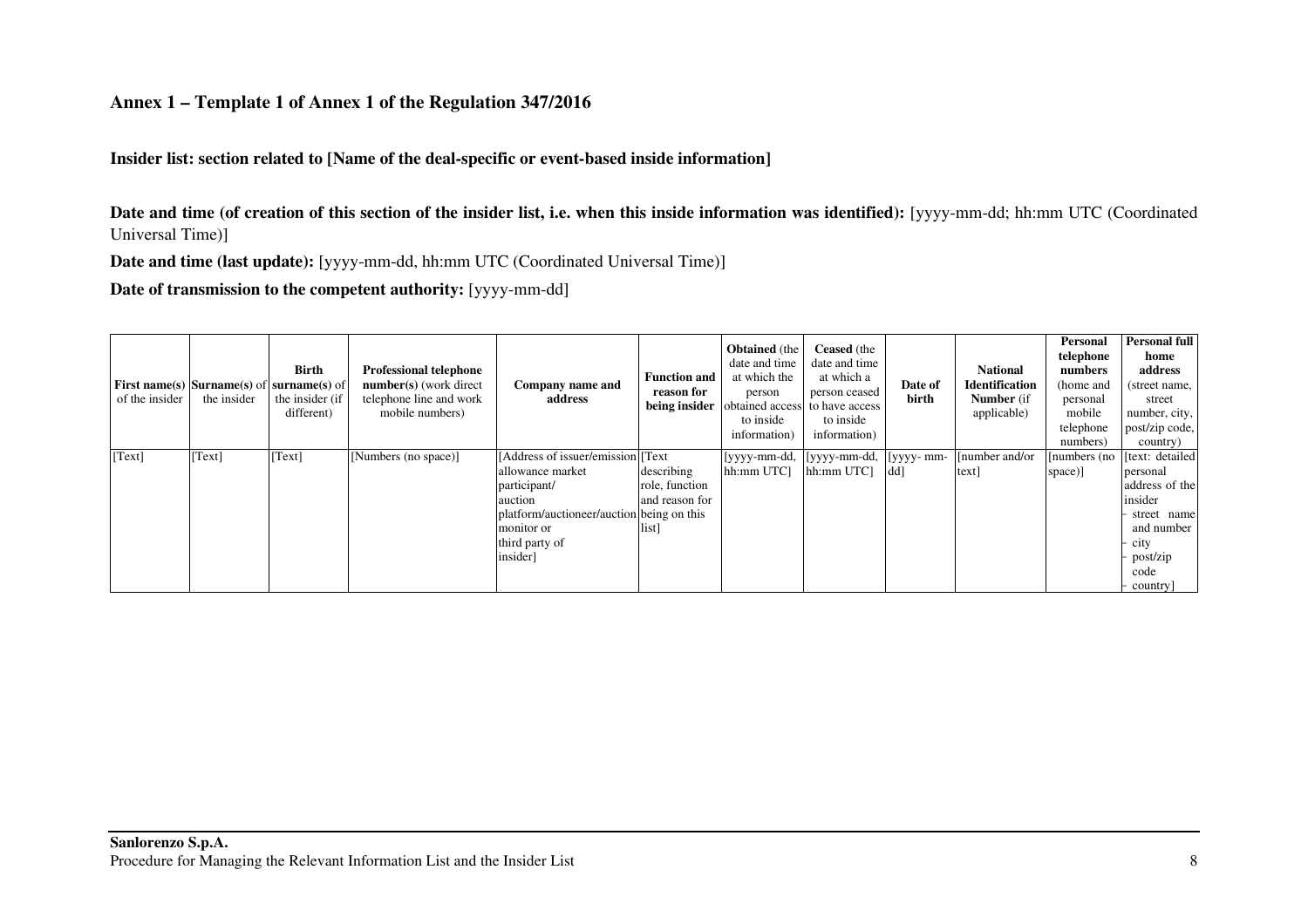#### **Annex 2 – Template 2 of Annex 1 of the Regulation 347/2016**

**Permanent insiders section of the insider list** 

**Date and time (of creation of the permanent insiders section) [yyyy-mm-dd, hh:mm UTC (Coordinated Universal Time)] Date and time (last update): [yyyy-mm-dd, hh:mm UTC (Coordinated Universal Time)] Date of transmission to the competent authority: [yyyy-mm-dd]** 

| First name $(s)$<br>of the insider | <b>Surname(s)</b> of<br>the insider | Birth<br>$\textbf{surname}(s)$ of<br>the insider (if<br>different) | <b>Professional telephone</b><br>number(s) (work direct<br>line and work mobile<br>numbers) | Company name and address                                                                                                                     | <b>Function and</b><br>reason for being<br>insider                                   | <b>Included</b> (the<br>date and time at<br>which a person<br>was included in<br>the permanent<br>insider section) | Date of<br>birth  | <b>National</b><br><b>Identification</b><br><b>Number</b> (if<br>applicable) | <b>Personal</b><br>telephone<br>numbers<br>(home and<br>personal<br>mobile<br>telephone<br>numbers) | <b>Personal full</b><br>home address<br>(street name,<br>street number,<br>city, post/zip<br>code, country)                     |
|------------------------------------|-------------------------------------|--------------------------------------------------------------------|---------------------------------------------------------------------------------------------|----------------------------------------------------------------------------------------------------------------------------------------------|--------------------------------------------------------------------------------------|--------------------------------------------------------------------------------------------------------------------|-------------------|------------------------------------------------------------------------------|-----------------------------------------------------------------------------------------------------|---------------------------------------------------------------------------------------------------------------------------------|
| [text]                             | [text]                              | [text]                                                             | [numbers (no space)]                                                                        | [address of issuer/emission]<br>allowance market<br>participant/auction<br>platform/auctioneer/auction<br>monitor or third party of insider] | text describing<br>role, function and hh:mm UTC]<br>reason for being<br>on this list | [yyyy-mm-dd,                                                                                                       | [yyyy- mm-<br>dd] | [number and/or]<br>text]                                                     | [numbers (no<br>spaces)]                                                                            | detailed<br>text:<br>personal<br>address of the<br>insider<br>name<br>street<br>and number<br>city<br>post/zip code<br>country] |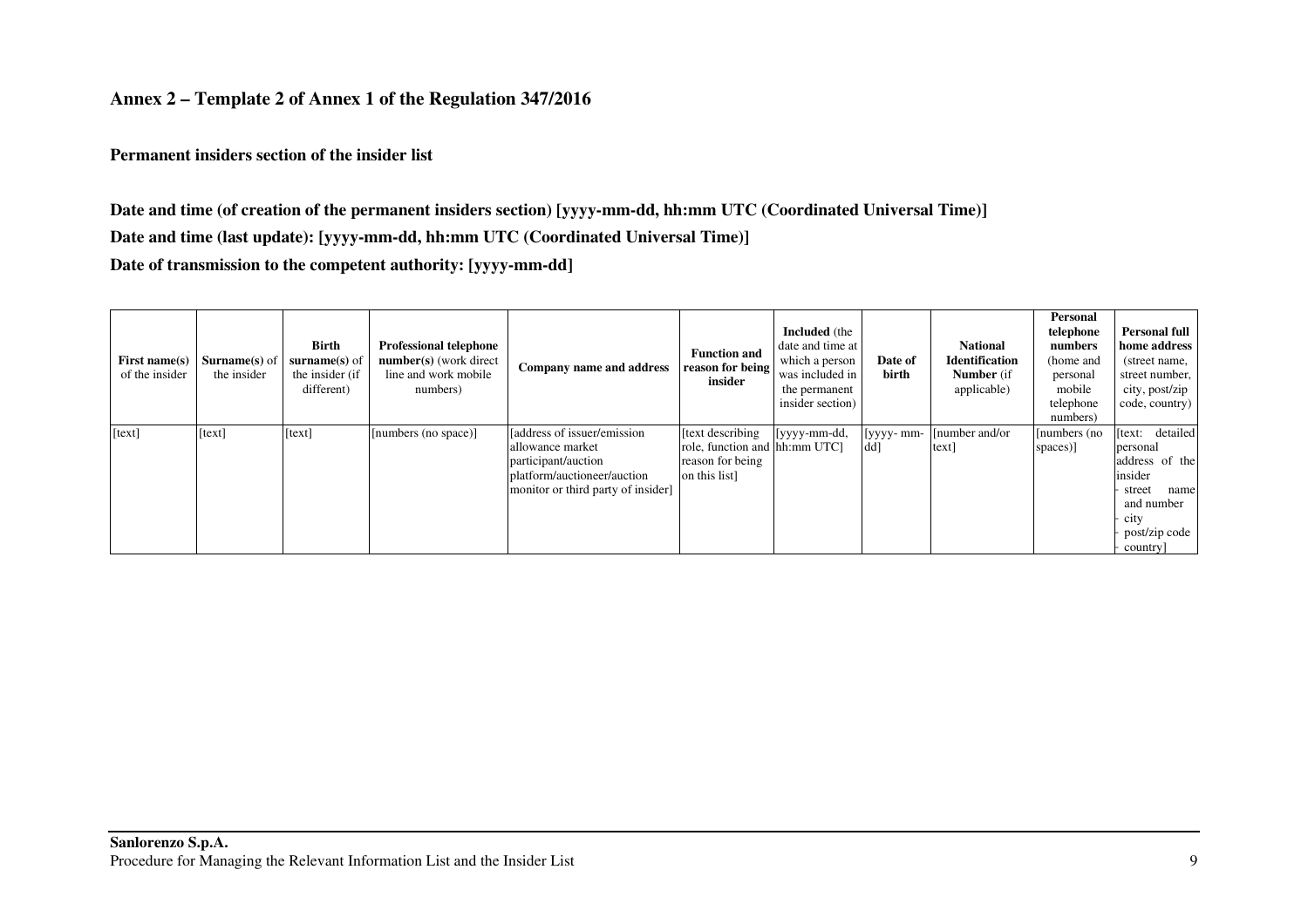## **Annex 3 – Letters of Transmission**

Sent by [●] Dear Sir/Madam [●] / [*Company*] [*Address*]

#### **RE: Registration in the Relevant Information List**

We hereby inform you that on [●] you were entered in the Relevant Information List (the "**RIL**") established by Sanlorenzo S.p.A. (the "**Company**") – in accordance with the provisions of the Guidelines No. 1/2017 issued by CONSOB and of the Procedure for Managing the Relevant Information List and the Insider List adopted by Sanlorenzo on 16 March 2021 (the "**Procedure**")" - with reference to *[deal/event with reference to which the registration takes place]*.

The Procedure is published on the Company's website www.sanlorenzoyacht.com, section "Corporate Governance/Documents and Procedures".

Article 3 and Article 8.1 of the Guidelines provide that Relevant Information is "*information which, in the issuer's opinion, is likely to become privileged*" as it relates to "*data, events, plans or circumstances which, on an ongoing, repetitive, periodic or sporadic, occasional or unforeseen basis, directly concern the issuer and which may at a later, even imminent, time, assume a privileged nature*" (the "**Relevant Information**"); according to Article 7 of the MAR Regulation, inside information means "*information of a precise nature, which has not been made public, relating, directly or indirectly, to one or more issuers or to one or more financial instruments, and which, if it were made public, would be likely to have a significant effect on the prices of those financial instruments or on the price of related derivative financial instruments*".

As established in Article 4.1 of the Procedure, the Person in Charge is the *pro tempore* manager of the Company's Finance and Investor Relations Manager function.

You shall provide the Person in Charge with the information detailed in Article 5.1 of the Procedure by submitting the form attached to this notice, duly completed and signed.

We also invite you to read, in particular, Article 3.1 of the Procedure and to provide the Person in Charge, where appropriate, with the pertinent information.

At the same time, the Company will be responsible for informing you of any removal from the RIL, as well as of any update thereof that may concern you.

You are invited to read the attached informative note on the processing of personal data. In this regard, please note that the person in charge of the processing of personal data is Mr. Marco Viti.

In consideration of the position that you hold within the Company, you are required to maintain confidentiality with regard to all Relevant Information of which you may become aware in the course of your work, noting as of now the prohibition of abuse of privileged information.

We would therefore ask you to send us this information, duly signed, in reply to the e-mail transmission.

[*Place, Date*]

Sanlorenzo S.p.A.

\_\_\_\_\_\_\_\_\_\_\_\_\_\_\_\_\_\_\_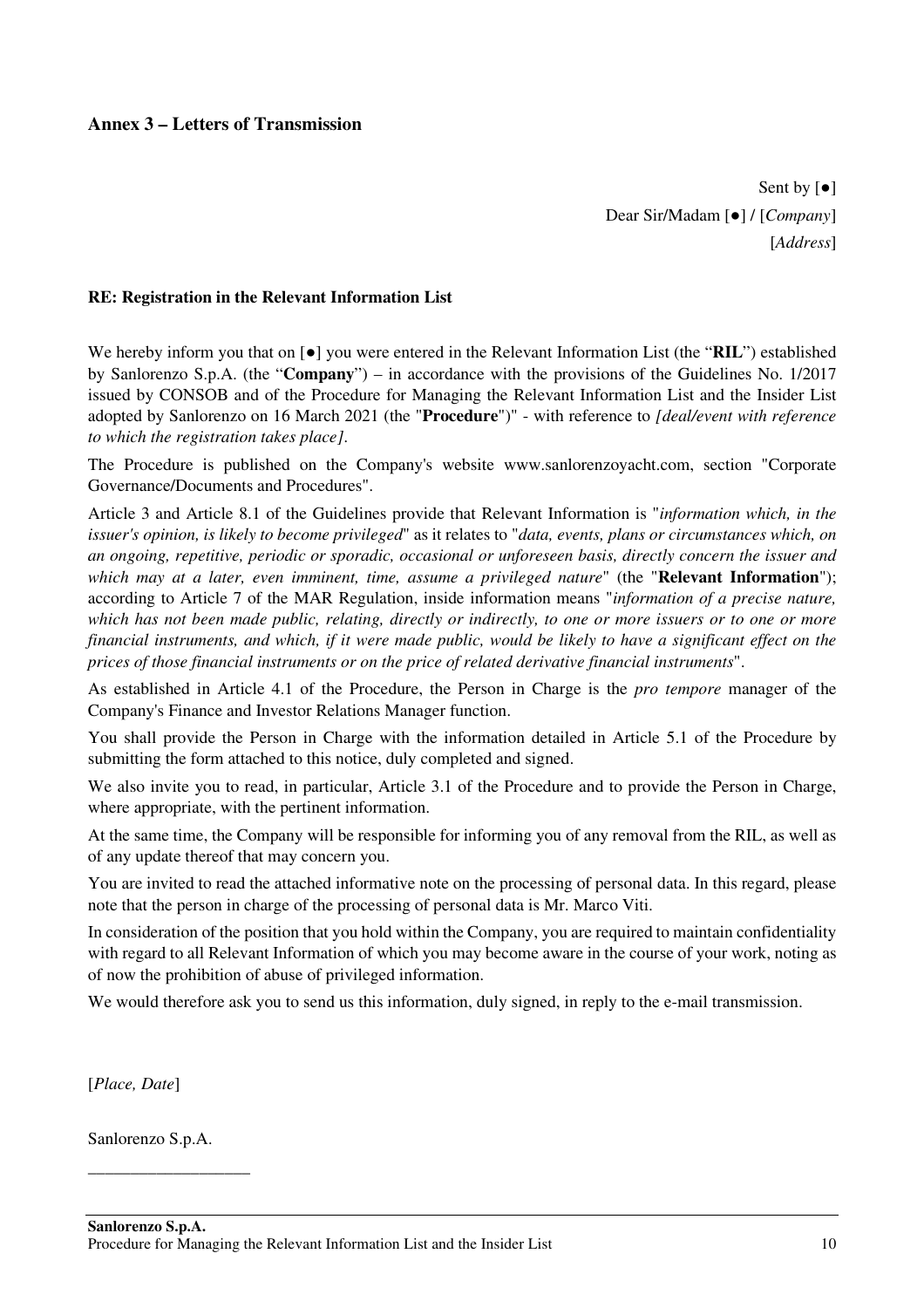## [●]

(in the capacity of Person in Charge)

#### Annexes:

- 1. Data Form for Registered Person.
- 2. Privacy Policy.

\*\*\*

For full acceptance

Date, \_\_\_\_\_\_\_\_\_\_\_\_\_\_\_\_\_ Place, \_\_\_\_\_\_\_\_\_\_\_\_\_\_\_

\_\_\_\_\_\_\_\_\_\_\_\_\_\_\_\_\_\_\_

[●]

(in the capacity of Registered Person)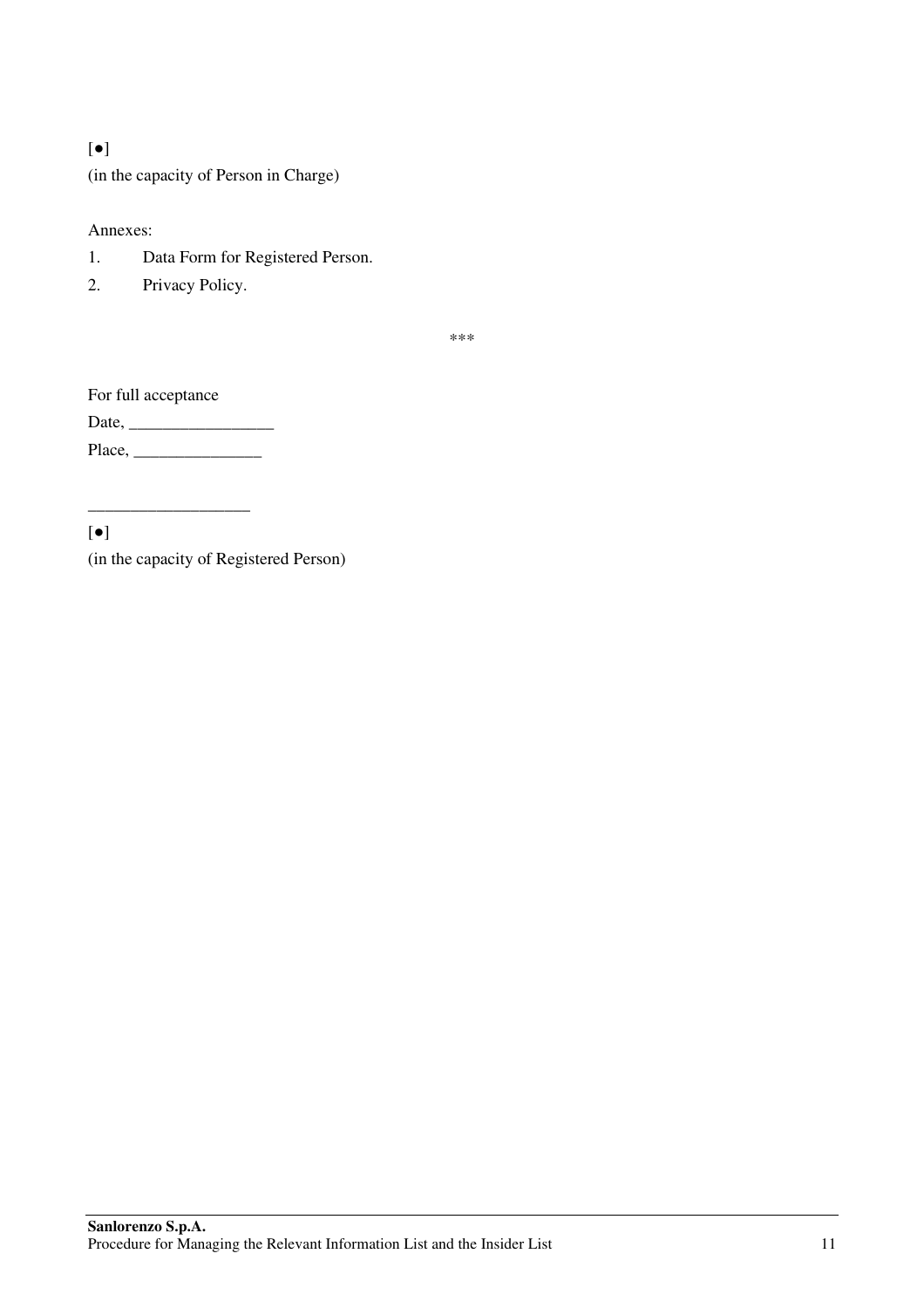Sent by  $\lceil \bullet \rceil$ Dear Sir/Madam [●] / [*Company*] [*Address*]

#### **RE: Registration on Insider List**

We hereby inform you that on [●] you were included in the Insider List (the "**Insider List**") established by Sanlorenzo S.p.A. (the "**Company**") – in accordance with the requirements of Article 18 of Regulation (EU) no. 596/2014 of the European Parliament and of the Council of 16 April 2014, on market abuse (*Market Abuse Regulation*, "**MAR Regulation**") and the respective implementing rules contained in the Implementing Regulation (EU) of the Commission of 10 March 2016 no. 347 ("**Regulation 347/2016**") – with reference to *[in the case of registration (i) in a Single Section: deal/event with reference to which the registration occurs; (ii) in the Permanent Section: indicate position/role covered by the Registered Person which justifies the registration].*

The Procedure for Managing the Relevant Information List and the Insider List (the "**Procedure**") effective as of 27 November 2019, was subsequently updated by resolution of the Company's Board of Directors on 16 March 2021, and has been published on the Company's website www.sanlorenzoyacht.com in the "Corporate Governance/Documents and Procedures" section.

Article 7 of the MAR Regulation establishes that inside information means "*information of a precise nature, which has not been made public, relating, directly or indirectly, to one or more issuers or to one or more financial instruments, and which, if it were made public, would be likely to have a significant effect on the prices of those financial instruments or on the price of related derivative financial instruments*" (the "**Inside Information**").

As established by Article 4.1 of the Procedure, the Person in Charge is the Finance and Investor Relations Manager pro tempore of the Company.

It will be your responsibility to provide to the Person in Charge the details indicated in Article 5.1 of the Procedure by sending the template attached to this communication, duly completed and signed.

We also invite you to read, in particular, Article 3.2 of the Procedure and to provide to the Person in Charge, if appropriate, the respective information.

At the same time, it will be the responsibility of the Company for informing you of any removal from the Insider List, as well as of any update to the same relating to you.

Please read carefully the attached privacy policy. In that regard, it is noted that the Data Protection Officer is Mr Marco Viti.

Please also read the rules on (i) the legal and regulatory obligations deriving from the MAR Regulation and the related implementing rules, as well as the Procedure; and (ii) the sanctions applicable in the case of a violation of those rules, as amended and supplemented.

In view of the position covered by you in the Company, you are subject to a confidentiality obligation in relation to inside information of which you become aware in the exercise of your activity, hereby noting the prohibition on abuse of inside information.

Please therefore send to us, as a mark of full and unconditional acceptance, by and not beyond three working days from the date of receipt of this Letter of Transmission, a copy of this Letter of Transmission signed by you in response to this email.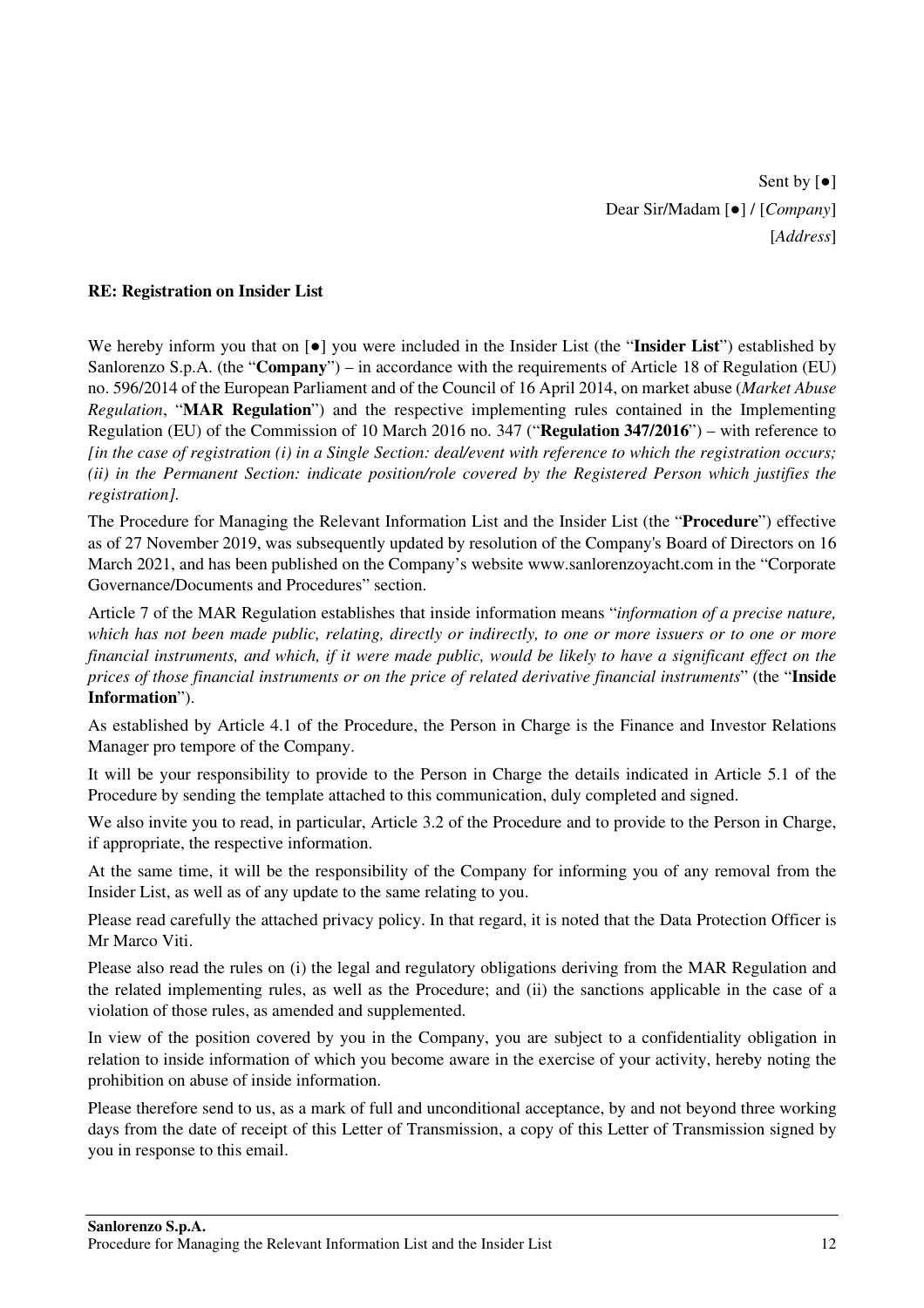[*Place, Date*]

Sanlorenzo S.p.A.

\_\_\_\_\_\_\_\_\_\_\_\_\_\_\_\_\_\_\_

[●]

(in the capacity of Person in Charge)

Annexes:

- 1. Data Form for Registered Person.
- 2. Privacy Policy.

\*\*\*

For full acceptance Date, \_\_\_\_\_\_\_\_\_\_\_\_\_\_\_\_\_

\_\_\_\_\_\_\_\_\_\_\_\_\_\_\_\_\_\_\_

Place, \_\_\_\_\_\_\_\_\_\_\_\_\_\_\_

[●]

(in the capacity of Registered Person)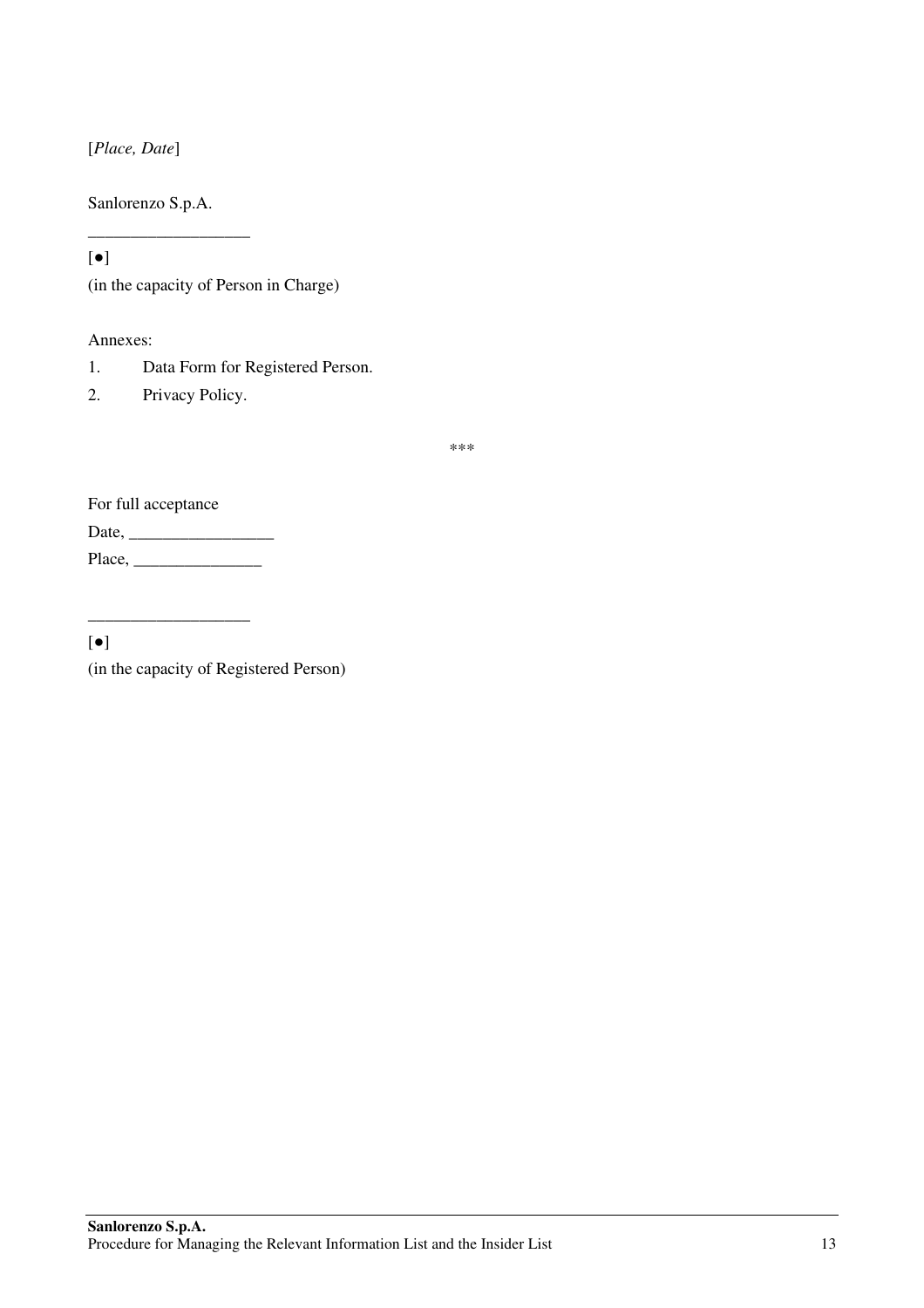#### **DATA FORM FOR REGISTERED PERSON**

| <b>A. NATURAL PERSON</b>                                                                                             |  |  |  |  |  |
|----------------------------------------------------------------------------------------------------------------------|--|--|--|--|--|
| <b>FIRST NAME</b>                                                                                                    |  |  |  |  |  |
| <b>SURNAME:</b>                                                                                                      |  |  |  |  |  |
| PROFESSIONAL TELEPHONE<br><b>NUMBER(S) (WORK DIRECT</b><br><b>TELEPHONE LINE AND WORK</b><br><b>MOBILE NUMBERS):</b> |  |  |  |  |  |
| PERSONAL TELEPHONE NUMBERS<br>(HOME AND PERSONAL MOBILE<br><b>TELEPHONE NUMBERS):</b>                                |  |  |  |  |  |
| <b>DATE OF BIRTH:</b>                                                                                                |  |  |  |  |  |
| <b>TAX CODE:</b>                                                                                                     |  |  |  |  |  |
| PERSONAL FULL HOME ADDRESS<br>(STREET NAME, NUMBER, CITY,<br>POST/ZIP CODE, COUNTRY):<br><b>EMAIL ADDRESS:</b>       |  |  |  |  |  |
|                                                                                                                      |  |  |  |  |  |
| <b>B. ANY RELEVANT LEGAL PERSON, ENTITY OR PROFESSIONAL ASSOCIATION OF</b>                                           |  |  |  |  |  |
| <b>COMPANY NAME:</b>                                                                                                 |  |  |  |  |  |
| <b>REGISTERED OFFICE:</b>                                                                                            |  |  |  |  |  |

**TYPE OF RELATIONSHIP WITH LEGAL PERSON / ENTITY / PROFESSIONAL ASSOCIATION**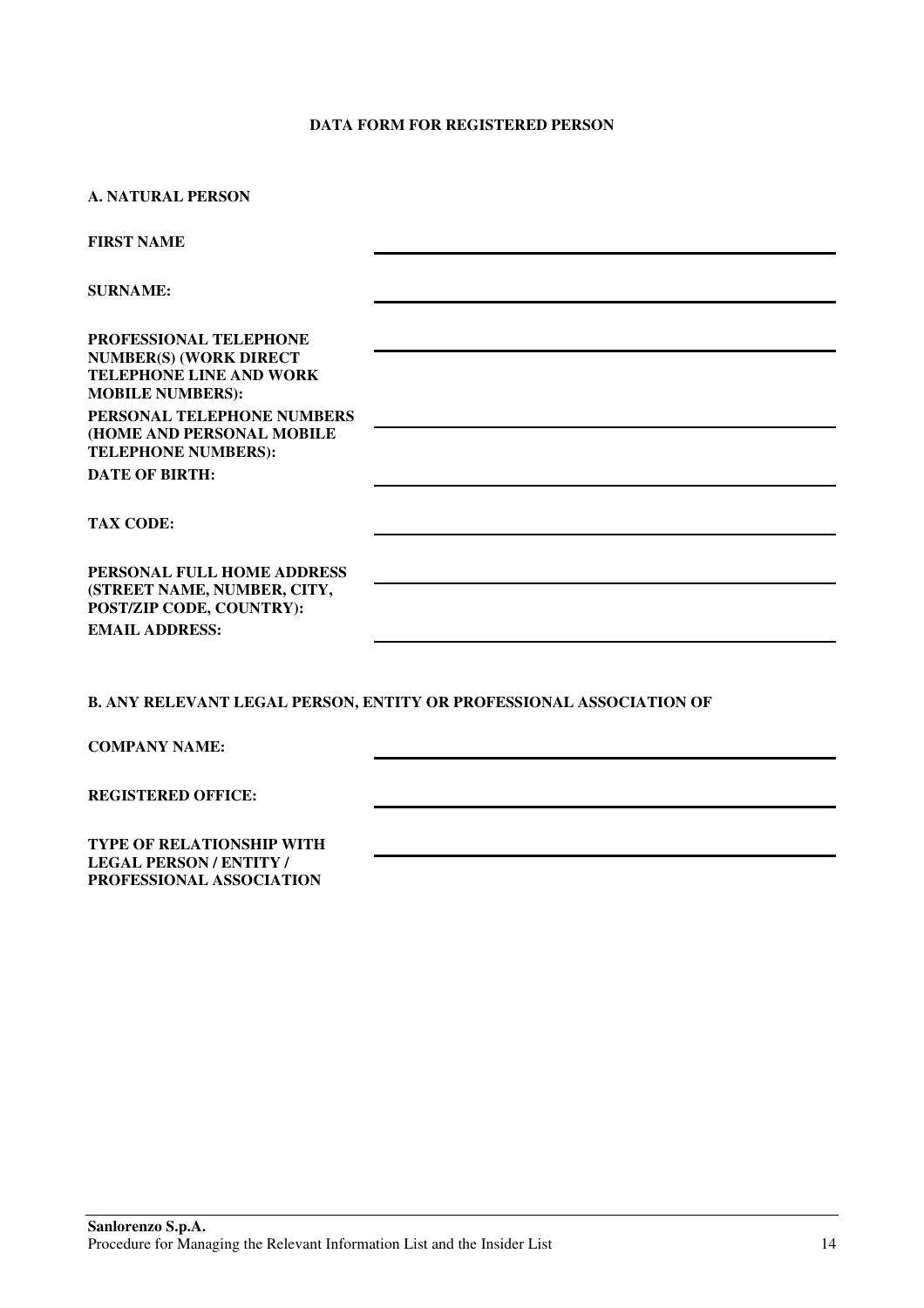#### **PRIVACY POLICY**

In accordance with Article 13 of Regulation EU no. 679/2016 ("**GDPR**"), we hereby provide you with the privacy policy in relation to the processing of your personal data (the "**Processing**").

The Processing of personal data provided by you in application of the Procedure will be carried out for the purposes envisaged by the Procedure itself in order to fulfil the obligations envisaged by existing rules of law and regulations for Sanlorenzo S.p.A (the "**Company**") as a company with shares listed on regulated markets.

The legal basis of the Processing will be represented by the consent provided by you by signing and delivering to the Person in Charge the Communication of Acceptance, as well as the legal obligation to complete the fulfilments of law and regulations for the Company. We remind you that you have the right to withdraw the consent thus provided, without prejudice to the lawfulness of the Processing until the time of withdrawal.

The personal data will be processed, in respect of existing legal provisions, manually and with automated means, by way of collection and cataloguing as well as custody of documents containing those data, with logics strictly linked to the indicated purposes, by methods, which guarantee their security and confidentiality in conformity with the provisions envisaged by Article 32 of the GDPR. The personal data relating to you will be subject to the following operations: collection, recording, organisation, storage, consultation, processing, modification, selection, retrieval, comparison, use, combination, block, communication, erasure. The data will be stored at the registered office of the Company.

The personal data will be accessible, as well as to the processor instructed by the Company, also to the "processing officers" appointed by the Company itself in accordance with law to fulfil the purposes indicated above; those persons have been appropriately trained in order to guarantee the confidentiality and to avoid the loss, dissemination, destruction, unauthorised accessing or unpermitted processing of the data in question.

The recipients of your data, communicated within the limits strictly relevant to the obligations, duties or purposes illustrated above are CONSOB and any other competent authorities.

We guarantee to you our utmost effort to ensure that the communication of your personal data to the aforementioned recipients concerns only those necessary to achieve the specific purposes for which they were intended.

The acquisition of personal data is optional; however, any failure to provide them, even partial, will make it impossible for the Company to fulfil, in your interest, the obligations upon you, by virtue of applicable legal and regulatory rules.

Without prejudice to the foregoing, your express consent to processing is not necessary and therefore the Company may in any case process your personal data irrespective of your signature of the Communication of Acceptance, in relation to data that are necessary to comply with fulfilments for which the Company is directly responsible, by virtue of applicable legal and regulatory rules.

The personal data will be stored for a period not exceeding that necessary for the purposes for which they were collected or subsequently processed in line with the provisions of legal obligations.

The data controller is the Company.

The Data Protection Officer is Mr Marco Viti, domiciled for the role at the registered office of the Company in Via Armezzone 3, Ameglia (SP), a person through whom the rights indicated in the paragraph below may be exercised.

In your capacity as data subject, you have the rights indicated in Article 15 of the GDPR and more precisely:

- 1) The right to obtain confirmation of whether or not personal data concerning you exist, even if not yet recorded, and their communication in intelligible form.
- 2) The right to obtain an indication of:
	- the origin of the personal data;
	- the processing purposes and methods;